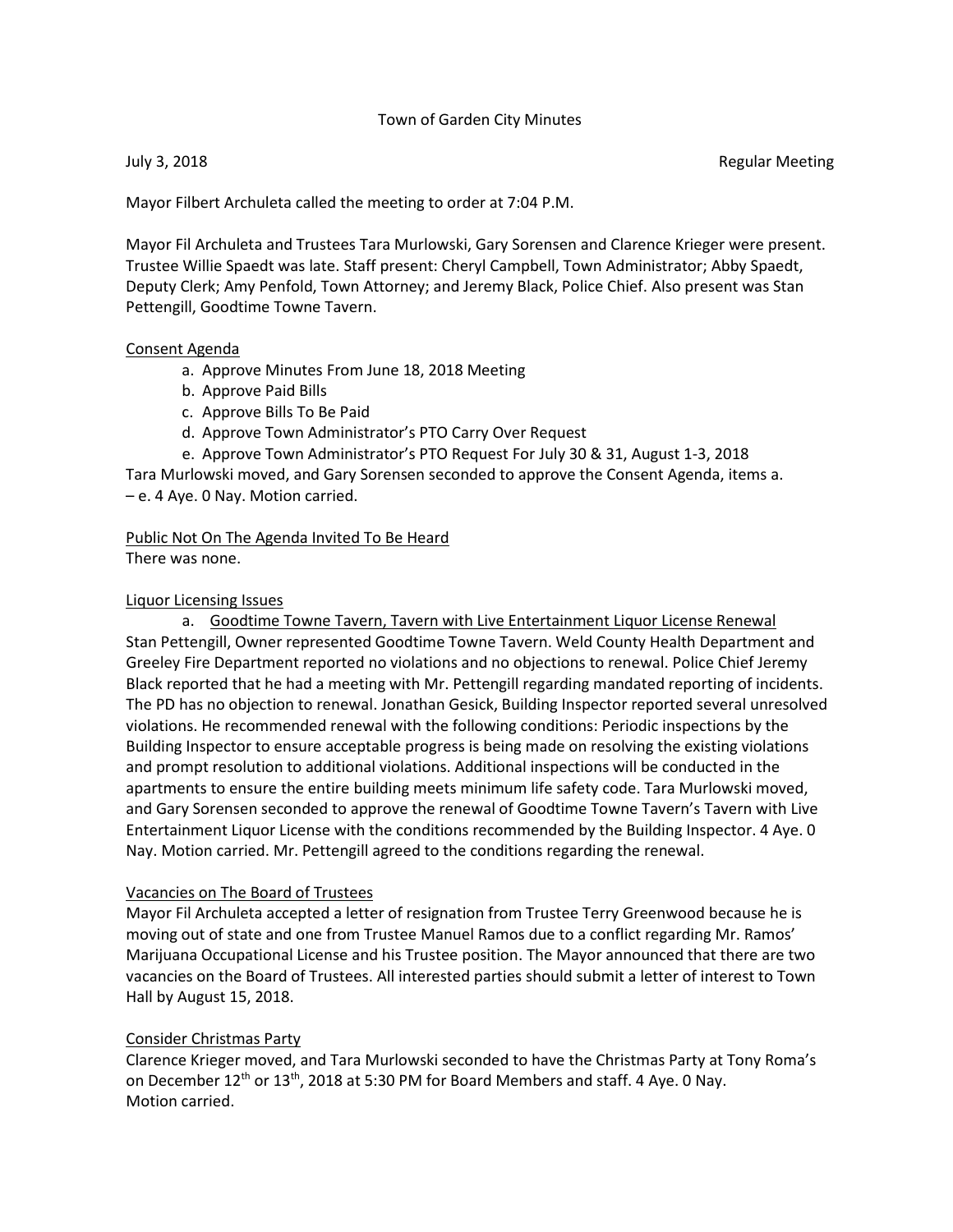#### Approve Brick Color for 8<sup>th</sup> Avenue Planters

This item was continued to a future meeting.

#### Approve Contract with Northern Colorado Friends of Ferals

Tara Murlowski moved, and Gary Sorensen seconded to approve the contract to trap, spay or neuter and return feral cats in Garden City. 4 Aye. 0 Nay. Motion carried.

#### CML Update

Abby Spaedt reported on her classes at CML and thanked the Board for sending her this year. Trustee Willie Spaedt arrived later in the meeting and also gave an update regarding his classes at CML. He expressed his appreciation to the Board for allowing him the opportunity to attend CML again this year.

#### Succession Plan

- a. Approve Committee Recommendation To Appoint Abby Spaedt As Town Administrator Upon Cheryl Campbell's Retirement The Succession Plan Committee recommended appointing Abby Spaedt to succeed Cheryl Campbell as Town Administrator upon Cheryl's retirement. Tara Murlowski moved, and Gary Sorensen seconded to approve the recommendation and begin Abby's training for the transition. 4 Aye. 0 Nay. Motion carried.
- b. Approve Committee Recommendation For A Temporary Administrative Position The committee recommended approving a part-time position to greet the public, answer phones, take payments, and perform other administrative duties Monday through Thursday from 10:00 AM to 3:00 PM to allow Cheryl and Abby training time. Tara Murloski moved, and Gary Sorensen seconded to approve the Committee's recommendation of a part-time, temporary position. 4 Aye. 0 Nay. Motion carried.

# Trustee Willie Spaedt arrived.

Introduce Ordinance 06-2018 An Ordinance Of The Town Of Garden City, Colorado Adopting By Reference Certain Sections Of The "Greeley Municipal Code"

Ordinance 06-2018 An Ordinance Of The Town Of Garden City, Colorado Adopting By Reference Certain Sections Of The "Greeley Municipal Code" will be considered at the July 17, 2018 meeting. A public hearing is also scheduled for July 17, 2018 at 7:00 PM.

# Update On 8th Avenue Realignment Project

Naranjo Civil Constructors plans to reopen 26<sup>th</sup> Street this month and close 27<sup>th</sup> Street for the next phase of construction. Concrete is poured up to 27<sup>th</sup> Street on the west side, and colored, stamped concrete has been started at 25<sup>th</sup> Street on the west side, working south. Bollard installation will begin as soon as the bollards arrive. Naranjo submitted a demolition proposal for the concrete enclosure on the south side of the Flea Market building. Staff will contact the owner of the Flea Market to ask him to attend the next meeting to discuss the issue. Naranjo has submitted their first pay application, J & T has approved the pay app and it will be included on the July 17, 2018 agenda.

# Attorney's Report

Attorney Amy Penfold gave an update of her classes at CML. She suggested to the Board that the Town change the acknowledgement process for the Harassment Policy. She asked the Police Chief to explain their procedure regarding ADA requirements for hearing impaired individuals who are contacted by the PD. She reported that all new applicants may be tested for job duty ability as long as